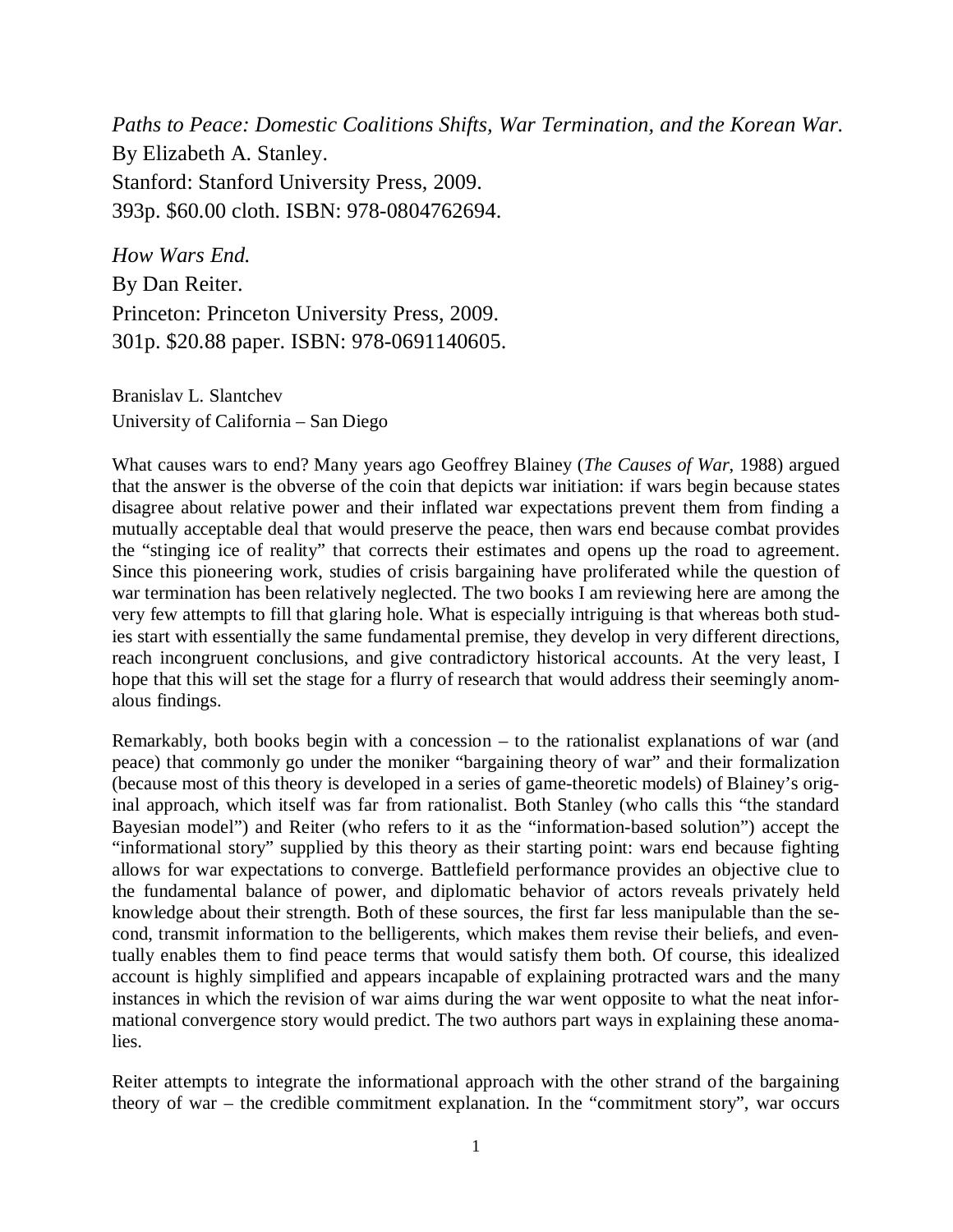because actors cannot credibly promise to abide by the peace deal. An actor who expects to acquire a large advantage in the distribution of power in the near future cannot commit not to use that advantage to extract concessions from the weakened opponent. If the gap between what it will extort tomorrow and what it can offer for peace today is sufficiently large, and if there is no time to make piecemeal adjustments to the distribution of the benefits, then the declining state is better off starting a preventive war that, if victorious, would forestall this unpleasant future. Importantly, this theory does not rely in asymmetric information and as such is wholly distinct from Blainey's. Implicit in this account is another explanation for war termination: wars end because fighting eliminates one of the belligerents and thus renders the commitment problem moot.

Indeed, this is precisely the argument Reiter makes: he calls it "absolute war" and argues that contrary to claims sometimes made in the literature, such wars are not empirically rare. By his count, which includes both "violent state deaths" (when one state conquers and annexes another) and "foreign-imposed regime change" (when the victor "impose<sup>[s]</sup> a puppet regime, install<sup>[s]</sup> democratic institutions, and/or hardwire[s] pacifism into a nation's laws", 26), about a quarter of all wars between 1815 and 1992 have been absolute (35). Now, one may quibble, along with Clausewitz, that a war that preserves enough independence for the vanquished to enable it to regain military strength and seek a *revanche* is not absolute. More important, however, is the puzzle even this generous statistic raises: if absolute war is the only sure way to solve the commitment problem, then why do the vast majority of wars remain limited? More precisely, if wars are caused by commitment problems and end without the elimination of an adversary, then how does fighting *resolve* the commitment problem?

Although this question is not new (and we have a few tentative answers), Reiter's main contribution is to attempt a synthesis of the informational and commitment stories. He has an intriguing take on the puzzle: the "best", and possibly most enduring, ending of a war would be to disarm the opponent (absolute war), and one must explain the failure to pursue it. His answer is fourfold. The war can remain limited because fighting might convince one actor that it has no hope of eventual victory, or that the costs of staying the course will dramatically escalate. It can also end "prematurely" if one actor captures some portion of a good (e.g., strategically important territory) that can alleviate the commitment problem by reducing the opponent's ability to wage war in the future. Finally, actors might be less likely to worry about their commitments if a third party guarantees the settlement by providing some enforcement of its terms. Although these arguments all appear reasonable, one blind spot they all share (with the possible exception of the first) is that it is unclear how *fighting* is supposed to induce these solutions. Why do the actors fail to foresee the cost escalation, or find ways to divide the strategically important good, or get third parties involved without a war? In other words, while I can see how these solutions might make war termination easier, I am not sure why it is necessary to fight in order to obtain them. Thus, while intriguing, Reiter's theory appears incomplete in its present state.

While Reiter maintains parsimony with a model that assumes (almost) unitary actors, Stanley breaks up the state black box and looks to domestic political coalitions to explain why wars end when they do. In her reading, the crucial puzzle is why states continue to fight after rational learning should have told them to stop. Wars caused by asymmetric information "should" end when battlefield outcomes and intrawar diplomacy reveal enough information to allow expectations to converge. Although the majority of wars last less than six months (which makes them potentially explicable by the informational story), there is a sufficient number that lasts substan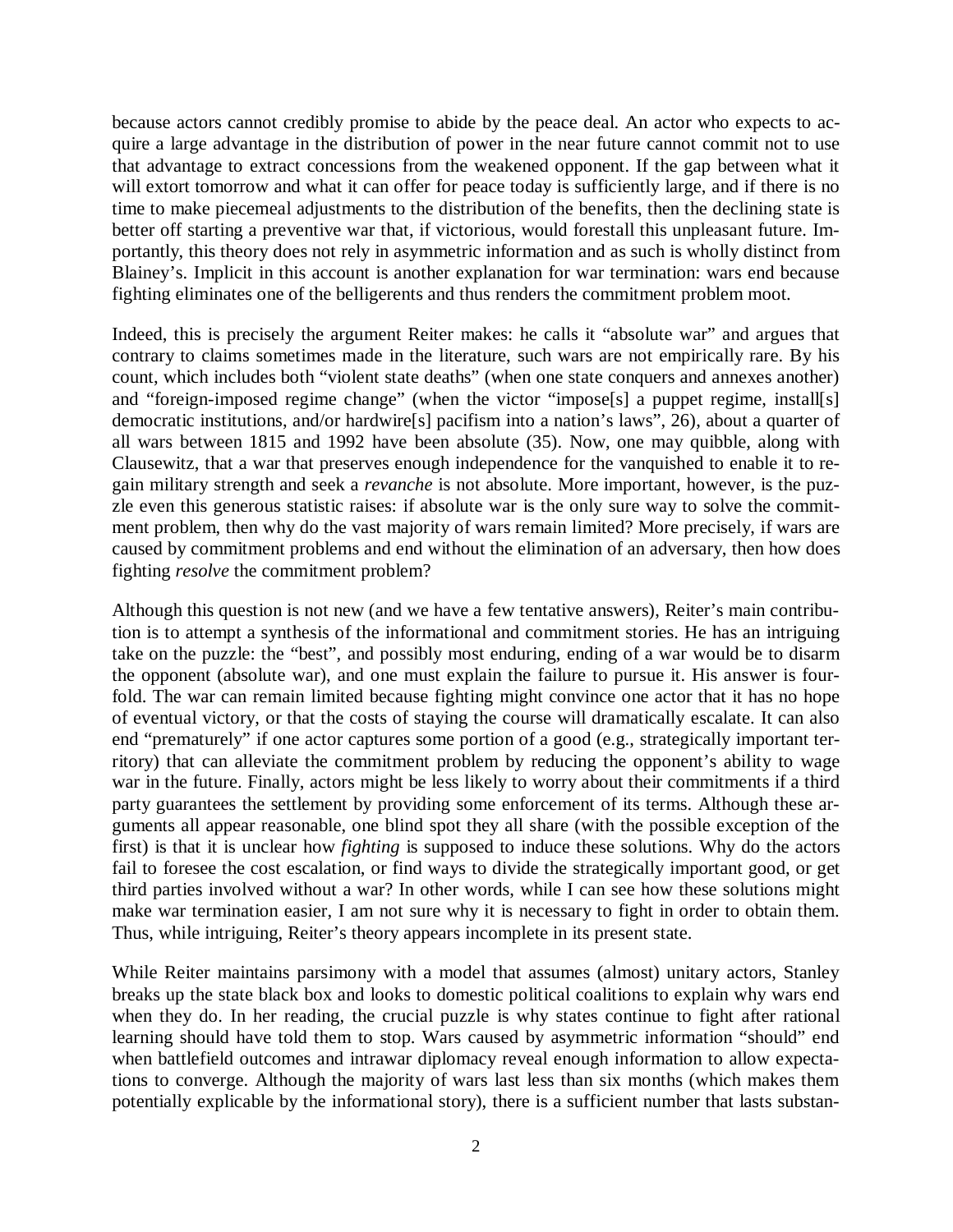tially longer. Stanley notes that protracted wars defy this explanation because it is hard to see why belligerents need many months, sometimes years, of costly stalemate to update their beliefs.

She identifies three "obstacles to peace" that arise from domestic political dynamics and that might prolong fighting: preference obstacles (when leaders benefit from the war and do not want to end it), information obstacles (when leaders fail to learn properly, either because they are given poor information, have access to different information, look at incompatible indicators, or suffer from individual or organizational biases), and entrapment obstacles (when leaders want to end the war but are prevented from doing so by domestic or foreign actors). Different governing coalitions (what she means are political units relevant to the decision to end the war) are subject to these problems in varying ways, and their wartime behavior will differ accordingly. Stanley elaborates on how changes in domestic governing coalitions should be expected to affect how the state responds to battlefield developments or changes in the opponent's coalitional dynamics. Thus, war termination is to be explained by changes in the composition of the governing coalition. For instance, when one side undergoes a moderately hawkish shift and the opponent experiences a dovish shift, the prospects for peace should increase because the desire to come to terms on one side will not be overwhelmed by the expansion of war aims on the other.

Thus, while Reiter sees war fighting as rational (in that it constitutes optimal behavior given informational and commitment constraints), Stanley views protracted fighting as inherently irrational, at least from the perspective of the active belligerents. Long wars do not resolve an underlying cause, they are manifestations of a dismal failure to learn or escape the constraints imposed by allies or own wartime policies. This conclusion, of course, is solely the consequence of her adopting only the first variant of the bargaining model of war. By ignoring the problem of credible commitments that Reiter focuses on, she misses a viable rationalist explanation of long wars that does not rely on informational asymmetries and thus does not require one to explain apparent failures to learn.

This is not to say that the two-level approach is not the way to go. I happen to think that Stanley's is the research agenda of the future, and Reiter will probably agree with that – after all, his "foreign-imposed regime change" solution to the credible commitment problem is essentially an argument about domestic politics – how governments with these special institutions will behave differently than the original governing coalition that prosecuted the war. The problem is that this research is very hard, a lot harder than Stanley's book makes it look. The fundamental question that is not sufficiently explored has to do with the causes of coalitional changes. While some, like Stalin's death in March 1953, are conveniently exogenous to the war (in this case, the Korean), most might not be. In fact, some changes are made specifically to implement new war policies or replace a government whose policies have been discredited (e.g., Churchill in May 1940). In other words, when the war ends because the new coalition brings "new preferences" to the table, can we say that the coalitional shift caused the war to end? The answer to this clearly depends on whether the coalition came precisely in order to end the war, a change in the strategic calculus that came about because other factors convinced enough people that the present policy is not working. If that is the case, then it is these "other factors", together with the political institutions that determine whose "voice" is heard, that can be said to be the cause of the war's end.

Some of these issues can be addressed by careful research design. The cores of both books comprise historical case studies. Stanley traces in depth the internal policies of the three main actors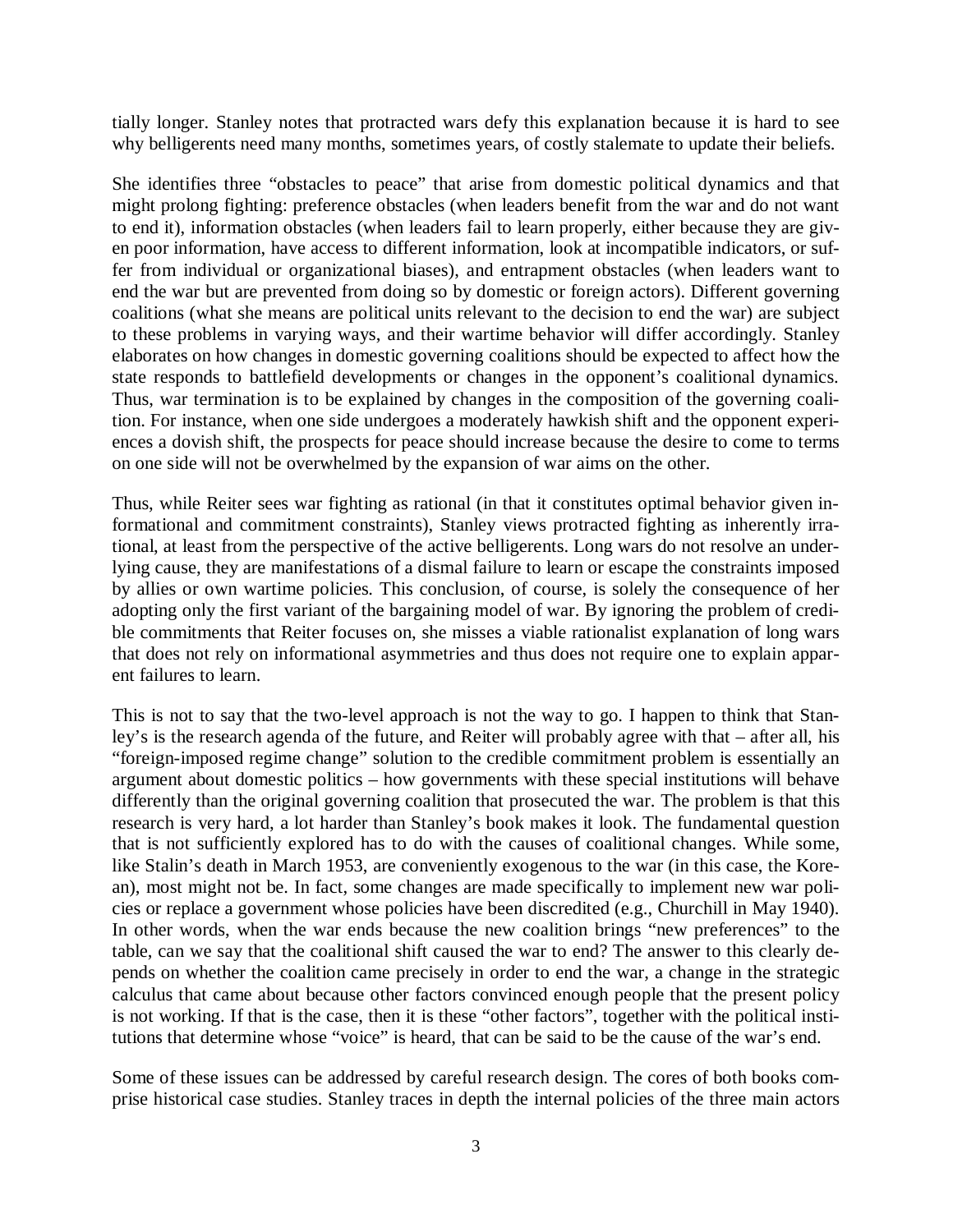in the Korean War (the USSR, the US, and China). In addition to this war, Reiter examines the American Civil War and three wars of the mid- $20<sup>th</sup>$  century (the European War in 1940-42, the Pacific War in 1944-45, and the Russo-Finnish Wars of 1939-44). Stanley also offers a quantitative test of her hypotheses using two data sets, one of which she collected (twenty post-World War II wars). Since process-tracing is the privileged procedure and both studies offer an explanation of the Korean War, it might be worth comparing what they have to say about it.

Both authors puzzle over the last 15 months of the war when the fighting had stalemated, the costs were very high, and the only issue blocking a cease-fire had to do with the treatment of POWs. Why did it take the two sides so much more pain and suffering to reach an agreement that was essentially equivalent to what had been proposed over a year earlier? Reiter's answer is that there were many more Communist POWs, and the full swap the Communist side was demanding would have returned disproportionately more soldiers to their side. This would have created a power shift in their favor and caused them to renege on the peace deal. Thus, the story goes, the US fought in order to prevent this from happening (83). I am not aware of any evidence to support this interpretation and neither is Stanley (173). Her own case study shows quite convincingly that Truman rashly made voluntary repatriation a public issue without thinking through what the Communist reaction might be. She also shows that many on the US side thought it was both a matter of principle and reputation to uphold the commitment to human liberty that the UN was ostensibly fighting to preserve in Korea. Finally, given the well-known treatment of Soviet POWs who were punished upon their return to the USSR after World War II, it is quite uncertain that returning Communist solders would have resulted in augmentation of the Communist forces.

If Reiter's explanation is not convincing, then what about Stanley's? There are some difficulties there as well. The essence of her account is that Stalin was benefiting from the war, so the USSR was not interested in ending it, and since the Chinese were so heavily dependent on Soviet aid, he managed to entrap them and force them to continue fighting even when they had come to believe they should compromise. Only when he died and the moderate Triumvirate came to power in Moscow could Beijing finally move with a peace offering. On the American side, the Truman Administration was "trapped in the NSC-68 mindset" that saw the conflict as part of global Moscow-controlled Communist expansionist attempt, which committed it to fighting but without sufficient resources so that enough might be ready for a global war with the USSR. It could not back down on the POW issue for domestic political reasons and did not want to escalate for strategic ones. Only when Eisenhower came to power with his Republican credentials and his openly stated readiness to escalate in order to end the war did the Communists, freed by Stalin's death, agree to end the war.

The separate components of this explanation are all plausible but the whole story leaves some important questions without an answer. For instance, if the war was so costly to the Chinese and was pushing them, against their wishes, deeper into the Soviet embrace, why not end it? How, exactly, was Stalin able to entrap them? He might have threatened to withdraw his aid, but then it would not have mattered since the fighting would have been over. If the Chinese needed the aid in order to reconstruct the country after the war, then they could have saved themselves some of the destruction and expenses by ending it early. By Stanley's own account they were getting a raw deal from the Soviets: all the "fraternal" aid was coming at a hefty price in terms of loans and food exports. Furthermore, if Stalin truly was the major obstacle, then why blame the Truman Administration for its failure to perceive the changes in the Chinese position? According to